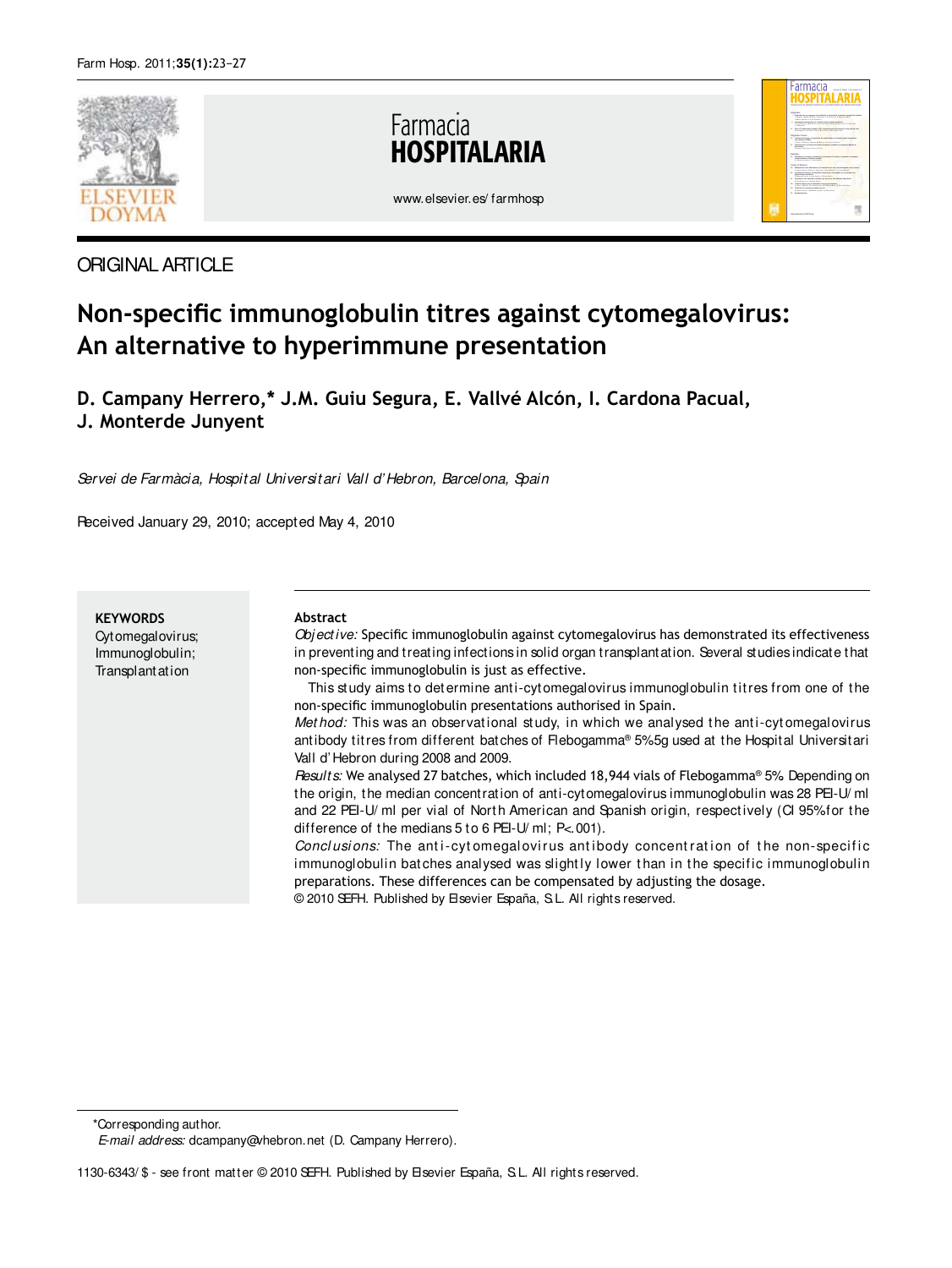**PALABRAS CLAVE** Citomegalovirus; Inmunoglobulinas; **Trasplante** 

#### **Titulación de inmunoglobulinas inespecíicas frente a citomegalovirus: alternativa a la presentación hiperinmune**

#### **Resumen**

Obj etivo: La inmunoglobulina específica frente a citomegalovirus ha demostrado su eficacia en la prevención y tratamiento de la infección en el trasplante de órganos sólidos. Distintos estudios indican una eficacia similar respecto a las presentaciones de Ig inespecíficas.

El objetivo de este estudio es determinar la titulación de inmunoglobulina anti-citomegalovirus de una de las presentaciones de inmunoglobulinas inespecíficas autorizadas en España. Mét odo: Estudio observacional en el que se analizó la titulación de anticuerpos anti-citomega-

lovirus de dist int os lot es de Flebogamma® 5% 5 g utilizados en el Hospital Universitari Vall d' Hebron durante los años 2008 y 2009.

Resultados: Se analizaron 27 lotes, que incluyeron 18.944 viales de Flebogamma® 5%. En función del origen, la concentración mediana de inmunoglobulina anti-citomegalovirus fue de 28 UPEI/ ml y 22 UPEI/ ml para los viales de origen norteamericano y español, respectivamente (IC 95% para la diferencia de las medianas de 5 a 6 UPEI/ ml; p < 0,001).

Conclusiones: La concentración de anticuerpos anti-citomegalovirus de los lotes de inmunoglobulina inespecífica analizados es ligeramente inferior respecto a las especialidades de inmunoglobulinas especíicas. Estas diferencias pueden compensarse mediante un ajuste posológico. © 2010 SEFH. Publicado por Elsevier España, S.L. Todos los derechos reservados.

## **Introduction**

Cytomegal ovirus (CMV)-specific or hyperimmune immunoglobulin (Ig) combined with other drugs with adequate anti-virus activity, have shown to be effective in preventing and treating CMV infection in solid organ transplant patients, especially those who have greater risk of contracting an illness.<sup>1,2</sup>

Pharmaceutical preparations marketed as CMV-specific Ig cont ain a purified mixt ure of human plasma or serumderived antibodies, with a majority IgG content and standardised anti-virus titres. <sup>3</sup>

There are no monographs on anti-CMV specific Ig in the Spanish Royal Pharmacopoeia or the European Pharmacopoeia.<sup>4,5</sup> We have therefore adapted the characteristics of these products to the monographs published for non-specific human Ig.

Anti-CMV specific Ig preparations ensure that anti-CMV concentration is at least 50PEI-U/ ml (PEI-U = Paul-Ehrlich-Inst it ut . Each bat ch's t it rat ion was est ablished using t he reference standard proposed by the Paul-Ehrlich-Institut, Langen, Germany). 6-8

In Spain, there are no anti-CMV specific Ig preparations on the market. This situation is limited with regards availability, and given the urgent nature that its administration could warrant (e.g. immediately before starting a transplant), it is difficult to manage the patients that may need it. It would therefore be interesting to make an alternative anti-CMV specific Ig available. Due to its special characteristics, nonspecific Ig preparations could provide this option. For this, we would have to know anti-CMV antibodies titres of these preparations, and, when necessary, establish the adequate dosage adjustment to guarantee that the necessary quantity of anti-virus active antibodies are administered.

The main objective of this study is to determine anti-CMV titres for one of the non-specific Ig preparations licensed in Spain. The secondary objectives are to calculate which nonspecific Ig dosage regimen ensures that an adequate quantity of anti-CMV Ig are administered, and to perform a cost -efficiency analysis comparing non-specific Ig wit h specific anti-CMV Ig when used in solid organ transplant.

# **Method**

We conducted an observational, retrospective, crosssectional study, in which we analysed the anti-CMV antibody titres from all Flebogamma® 5% 5 g batches used at the Vall d' Hebron University Hospital during 2008 and 2009.

The analysis was performed sequentially in Instituto Grifols, S.A. as each of the batches had been produced. We analysed data using the ELISA technique, by means of the Bioelisa CMV IgG Biokit<sup>®</sup>.

The main variable for this study was the mean anti-CMV antibody titres of the sample analysed. As secondary variables, we examined the mean anti-CMV antibody titres and plasma origin.

To compare the mean values, we applied the student's t test for normal distribution. When irregular distribution was found, we applied the Mann-Whitney U test. The Kolmogorov-Smirnov test was used to evaluate sample distribution. To evaluate the statistically significant differences, we used a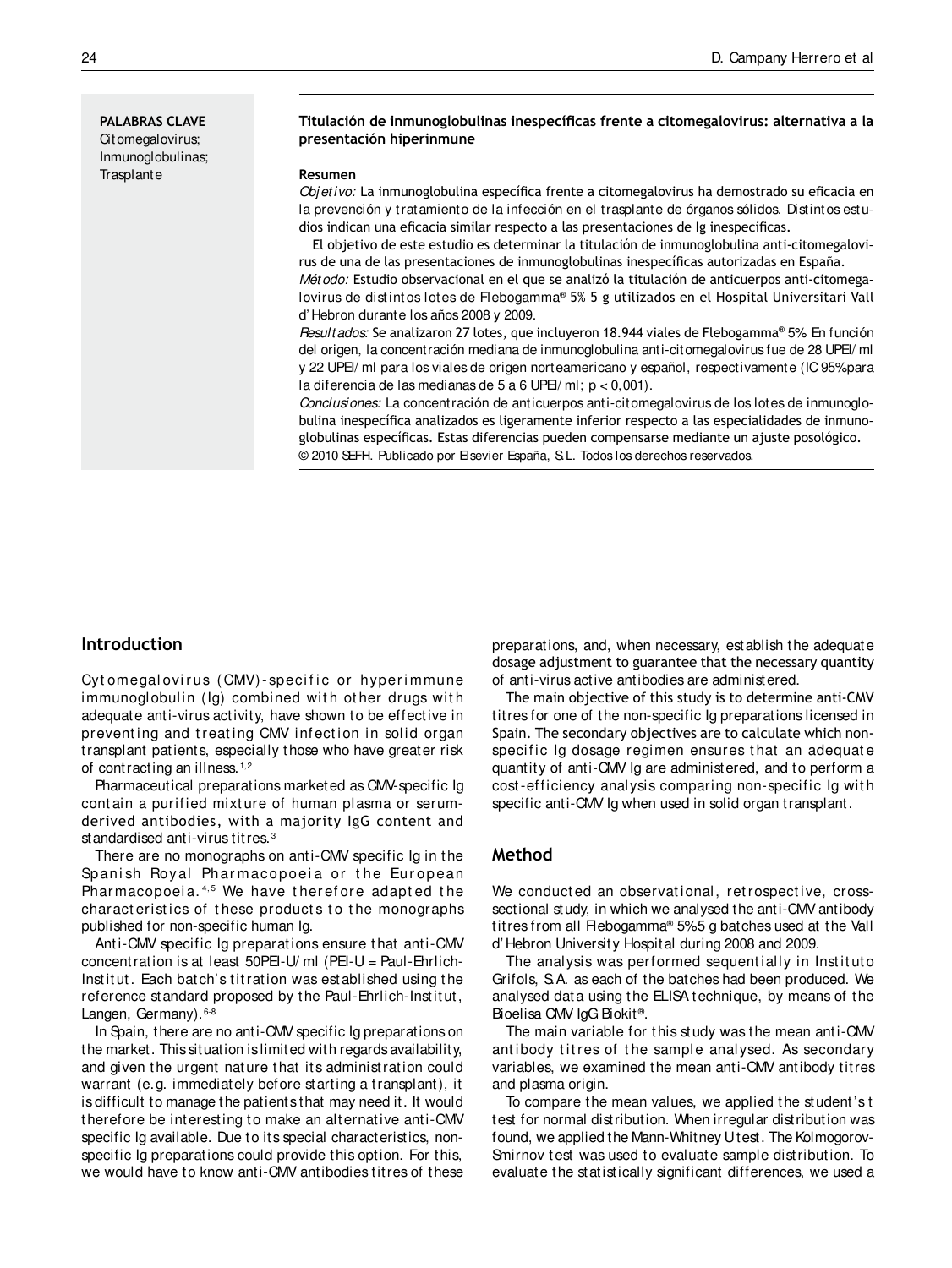bilateral value of  $P<sub>5</sub>$ .05 and a confidence interval of 95% Statistical analysis of all data was performed using the statistical software SPSS 12.0.

We used the specific Ig preparation's authorised plan to cal culate the anti-CMV non-specific Ig regimen for prophylaxis in solid organ transplantation: first posttransplant dose: 150 mg/kg; week 2, 4, 6 and 8 posttransplant: 150 mg/kg; weeks 12 and 16 post-transplant: 100 mg/ kg. For anti-CMV specific Ig titres, the regimen above corresponds to at least 75PEI-U/ml and 50PEI-U/ml, respectively.

The pharmacoeconomic analysis was carried out from a hospital pharmacy point of view, using a cost reduction model, assuming that the 2 therapeutic options were equally efficient and safe. A 75 kg patient was used to calculate the dosage regimen. The cost registered in 2008 to purchase the 2 Ig preparations was: Cytotec® 10%, 10 ml: €130; and Flebogamma® 5%, 100 ml: €265.10. Costs associated with storage, preparation or administration were not taken into consideration, as they are similar for both options. The pharmacoeconomic analysis was performed using the Pharma-Decision software (version Hospital 1.2).

## **Results**

We analysed 27 batches, including 18 944 vials of Flebogamma® 5%. The anti-CMV Ig titres of the vials did not



Figure 1 Differences in anti-CMV Ig concentration in

present a normal distribution (Kolmogorov-Smirnov test P<.001). The mean concentration of anti-CMV Ig was 22.86 PEI-U/ ml (SD±4.05)..

The median anti-CMV Ig concentration was 28 PEI-U/ ml for plasma from North America and 22 PEI-U/ ml from Spain (CI 95% for the difference between medians  $5$  to  $6$  PEI-U/ml; P<.001), Figure and Table 1.

Considering a dosage regimen of 150 mg/kg, corresponding to the anti-CMV specific Ig preparations, a concentration of 75 PEI/kg was obtained in 35% of the Flebogamma® 5% vials. However, with a dose of 200 mg/ kg of Flebogamma® 5%, 99.9% are predicted to reach the 75 PEI-U/ kg target. A dose of 220 mg/ kg should be recommended to guarantee 100% administration for anti-CMV Ig, given that some batches have non-specific Ig with a concentration of 17 PEI-U/ml.

As such, 147 mg/kg of non-specific Ig is equivalent to 100 mg/ kg of the anti-CMV specific preparation, with regards anti-virus titre concentration.

For a patient weighing 75 kg, the anti-CMV specific Ig option cost €9265.60 for the whole treatment. The differential cost of Flebogamma® used in anti-CMV prophylaxis for solid organ transplant was therefore €−3721.90.

## **Discussion**

This study has examined the anti-CMV Ig concentration in a non-specific Ig preparat ion, which is widely used in our hospit al and many ot her Spanish hospit als. The result s show that anti-CMV non-specific Ig titres are slightly lower with respect to the minimum standard titration for anti-CMV specific Ig preparations. (Table 2). This fact is explained because the specific preparations come from donation pools, chosen with minimum anti-CMV antibody content. <sup>3</sup>

The differences observed for anti-CMV antibody concent rat ion bet ween t he specif ic and non-specif ic preparations can be exceeded by correctly adjusting the non-specific Ig preparation, guaranteeing a similar anti-CMV antibody administration.

Although it was not the purpose of this study, we have found relevant differences with regards anti-CMV antibody content when comparing the plasma origin (plasma was used to purify immunoglobulins). Plasma was donated from Spanish and North American health centres and we have probably not examined enough batches from the USA. In either case, these differences may be explained

| Table 1 Anti-CMV antibody titres of the different non-specific Ig batches analysed |
|------------------------------------------------------------------------------------|
|------------------------------------------------------------------------------------|

|            | No. vials | Mean (PEI-U/ml) (SD) | Median (PEI-U/ml) | Range (PEI-U/ml) |
|------------|-----------|----------------------|-------------------|------------------|
| Spain      | 15 018    | 22.06 (3.09)         | 22.00             | $17 - 8$         |
| <b>USA</b> | 3 9 2 6   | 25.89 (5.78)         | 28.00             | $17 - 33$        |
| Total      | 18 944    | 22.86 (4.05)         | 23.00             | $17 - 33$        |

CMV indicates cytomegalovirus; PEI-U, Paul Ehrlich Institute Unit.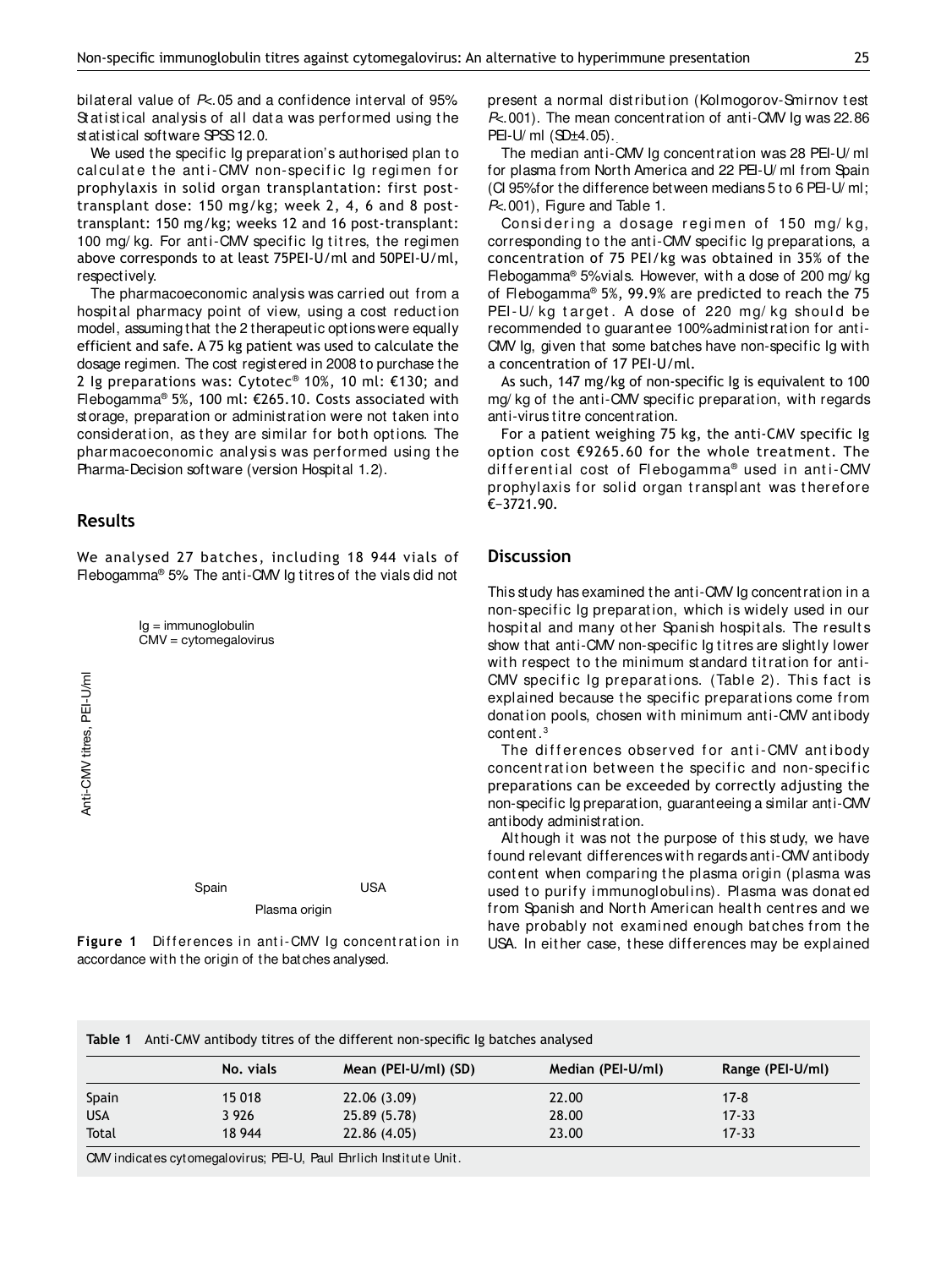| <b>TADIC 2</b> TWILL ONLY ARENOUS CONTOINER TOP UNLIGHT HARRY HISTORICO CONTENTS OF CONTRACTORS |                                  |                                  |                              |  |  |  |
|-------------------------------------------------------------------------------------------------|----------------------------------|----------------------------------|------------------------------|--|--|--|
|                                                                                                 | Non-specific immunoglobulin      | Anti-CMV specific immunoglobulin |                              |  |  |  |
|                                                                                                 | Flebogamma <sup>®</sup> 5% 100ml | Cytotect <sup>®</sup> 10% 50ml   | Cytogam <sup>®</sup> 5% 50ml |  |  |  |
| Ig concentration, %                                                                             |                                  | 10                               | 5                            |  |  |  |
| Total Ig, g                                                                                     |                                  | 5                                | 2.5                          |  |  |  |
| Minimum Ig concentration, %                                                                     | 97                               | 95                               | na                           |  |  |  |
| Anti-CMV Ig concentration, PEI-U/ml                                                             | 22.89 <sup>a</sup>               | 50 <sup>b</sup>                  | 25 <sup>b</sup>              |  |  |  |
| Total anti-CMV Ig, PEI-U                                                                        | 2289 <sup>a</sup>                | 2500 <sup>b</sup>                | 1250 <sup>b</sup>            |  |  |  |

**Table 2** Anti-CMV antibody content for different human immunoglobulin preparations

CMV indicates cytomegalovirus; Ig, immunoglobulin; na, not available.

a According to data found in this study.

**Minimum concentration ensured for each batch.** 

by 2 points: 1) variation of prevalence of anti-CMV seropositivity and, therefore, differences between the anti-CMV antibody titre in the donor populations; and 2) due to variations in the purification and elaboration methods used.<sup>9</sup> This study has analysed the titres of only one non-specific Ig preparation. As a result, differences in the elaboration method can be ruled out, and therefore, it is likely that the differences in anti-CMV concentration titres is a result of the different immunisation levels of the donor populations. Nonetheless, it is difficult to be able to ensure where these differences originate, given the numerous factors that could affect the donor populat ion's ant i-CMV seroprevalence (age, sex, socioeconomic level). <sup>10-12</sup> Furt hermore, some previously published data are the contrary to those obtained in this study.  $13,14$ 

The pharmacoeconomic analysis has been performed using a cost minimisation model. This option can be justified because it considers both therapeutic possibilities.<sup>15,16</sup> The most efficient option is the nonspecific Ig, significantly reducing the cost of prophylaxis. The differences in cost for the 2 Ig preparations is probably greater than that documented in this study, as some hospitals have a contract in which the company that purifies and fractions the excess plasma from the blood bank delivers, free of charge, part of their non-specific Ig production to the hospital. This significantly reduces Flebogamma® 5% purchasing cost.

The dosage regimen proposed, based on the anti-CMV antibody content, should be considered safe, as it does not exceed recommendations for many other non-specific Ig therapeutic indications.<sup>17</sup> In either case, clinical efficacy and dose safety proposed for anti-CMV nonspecific Ig in solid organ transplant patients would have to be confirmed. However, it would be difficult to conduct this type of clinical trial due to the complications involved with it.

To conclude, t his st udy shows t hat t here is a possible alternative for a pharmaceutical preparation that is not marketed in Spain. The analysis reasoning is based on the fact the both specific and non-specific Ig preparations had the same origin, manufacturing process and pharmacopoeia specifications.

## **Conlict of interest**

The authors affirm that they have no conflict of interest.

## **References**

- 1. Bonaros N, Mayer B, Schachner T, Laufer G, Kocher A. CMVhyperimmune globulin for preventing cytomegalovirus infection and disease in solid organ transplant recipients: a metaanalysis. Clin Transplant. 2008;22:89-97.
- 2. Torres-Madriz G, Boucher HW. Perspectives in the treatment and prophylaxis of cyt omegalovirus disease in solid-organ transplant recipients. Clin Infect Dis. 2008;47:702-11.
- 3. Sweetman SC, editor. Martindale: guía completa de consulta farmacoterapéutica. Barcelona: Pharma Editores, SL; 2006.
- 4. Real Farmacopea Espanñola. 3tr ed. Madrid: Ministerio de Sanidad y Consumo; 2005.
- 5. Human normal immunoglobulin. European pharmacopoeia 6.2 07/2008:0338;3757–9.
- 6. Test Laboratory for In Vitro Diagnostic Medical Devices at the Paul-Ehrlich-Institut (PEI-IVD) [accessed 2010 Apr 21]. Available from: http://www.pei.de/cln\_180/nn\_162970/EN/ivd-en/testlaboratory-ivd-en/ivd-prueflabor-node-en.html? nnn=true& nnn=true#doc162960bodyText4.
- 7. Cytotect® Biotest [accessed 2010 Apr 21]. Available from: http://www.paviour.org/cytotect.htm.
- 8. Cyt ogam® Cyt omegalovirus Immune Globulin Int ravenous (Human). [accessed 2010 Apr 21]. Available from: http://www. cytogam.com.
- 9. Buckley RH, Schiff RI. The use of intravenous immune globulin in immunodeficiiency diseases. N Engl J Med. 1991;325:110-7.
- 10. Francisse S, Revelard P, De Maertelaer V, Strebelle E, Englert Y, Liesnard C. Human cytomegalovirus seroprevalence and risk of seroconversion in a fertility clinic population. Obstet Gynecol. 2009;114:285-91.
- 11. Must akangas P, Sarna S, Ámala P, Muttilainen M, Koskela P, Koskiniemi M. Human cytomegalovirus seroprevalence in the three socioeconomically different urban areas during the first trimestre: a population-based cohort study. Int J Epidemiol. 2000;29:587-91.
- 12. Boeke CE, Pauly ME, Hatch-Stock H, Jackson JB. CMV antibody prevalence and seroincidence in plateletpheresis donors. J Clin Apher. 2008;23:63-5.
- 13. Ljungman P, Brand R. Factors influencing CMV seropositivity in item cell transplant patients and donors. Haematologica. 2007;92:1139-42.